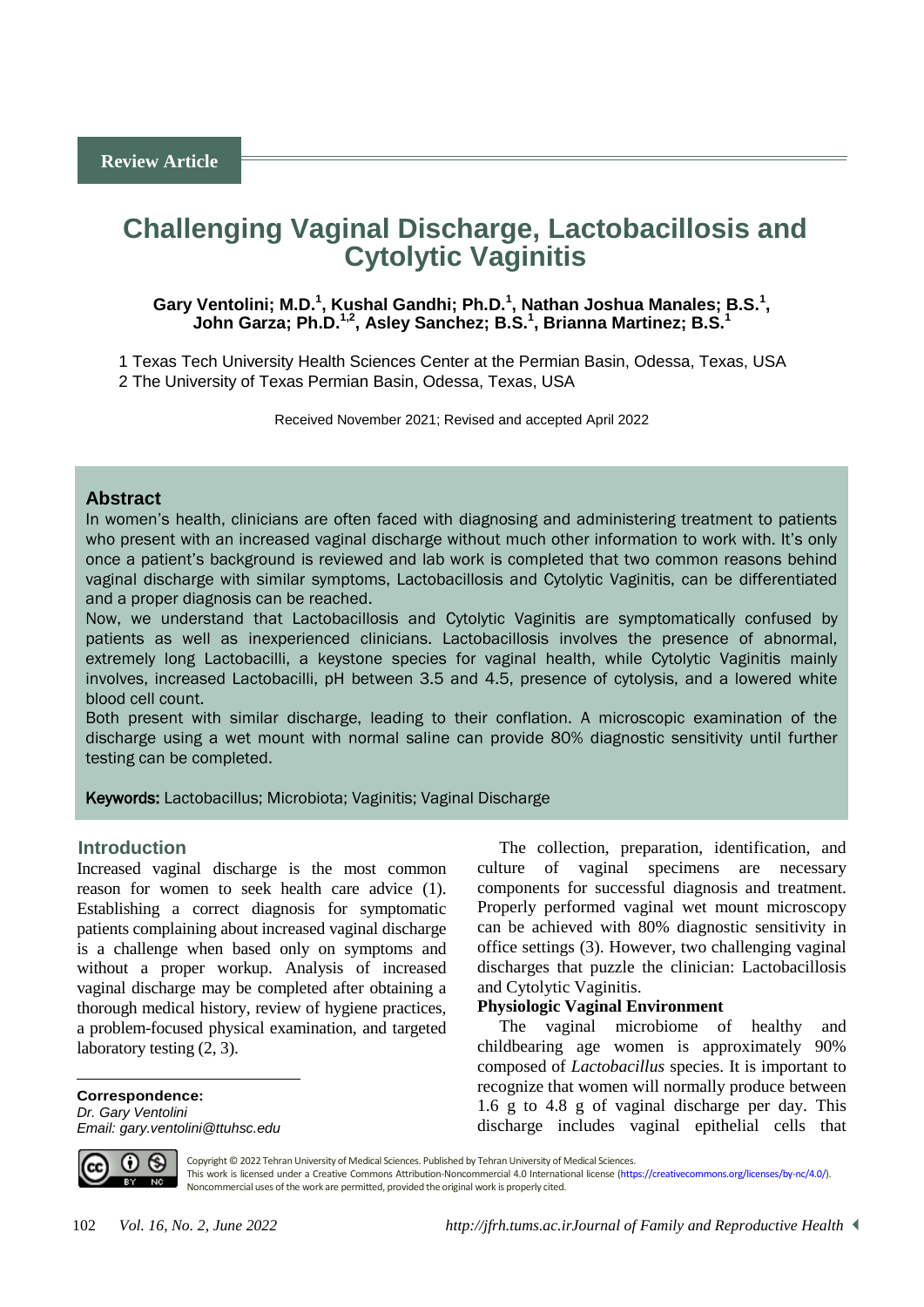provide *Lactobacilli* with a physiologic environment to thrive. Vaginal transudate also prevents dryness, helps to protect against infections, and includes cervical mucous (with immune globulins), Skene, and Bartholin Gland secretions required for normal vaginal function during the reproductive years (2-4).

*Lactobacilli* shield the vaginal ecosystem from bacterial pathogens, but also partially from fungi and viruses. *Lactobacilli* achieve these functions through the production of lactic acid, hydrogen peroxide, bacteriocins, bio-surfactants, hydroxyl radicals, organic acids, and arginine deaminases (5). The number of *Lactobacilli* present in the vagina can be estimated utilizing the Spiegal scale: that runs from 0 to 4 (none = 0, rare = 1, few = 2, moderate = 3, many = 4)  $(2-4)$ .

The specific mechanisms causing dysfunction in the vaginal ecosystem, are complex. Amongst the factors involved in vaginal dysbiosis, pH, and balanced female hormone levels seem to be critical. The vaginal pH is acidic in most women and is strongly dependent on the presence of functionally normal *Lactobacilli* that will maintain a pH between 3.8 and 4.2. The vaginal fluid of women with healthy vaginas normally indicates a prevalence of *Lactobacilli* microflora composed of *L. crispatus*, *L. gasseri*, *L. jensenii*, and *L. iners* (5) (Figure 1).



**Figure 1:** Differentiation of *Lactobacilli*. Black: *L. gasseri*, Red: *L. crispatus*, White: *L. jensenii*, and Blue: *L. iners*

### **Vaginal Lactobacillosis**

Vaginal Lactobacillosis (VL) is a cyclical clinical condition that was first reported by Horowitz *et al.* in 1994. VL presents as an annoying and copious white vaginal discharge leading to an impression by the patient of unremittingly having wet underwear (6). After prospectively studying 30 controls and 37 patients with a clinical condition characterized by profuse and bothersome vaginal discharge, Horowitz *et al.* called the condition VL. Horowitz concluded

that it was associated with extremely long *Lactobacilli* seen in the microscope but reported that the cause of the morphologic transformation observed in the *Lactobacilli* was unknown. Horowitz suggested that the condition could be effectively treated with antibiotics (6). In 1994, Kaufmann *et al.* demonstrated that *Leptothrix* associated with VL are nonbranching, segmented, and gram-positive anaerobic rods that are longer than *Lactobacilli* but shorter than *Candida* filaments (7).

Feo *et al.* had classified them before in the *Lactobacillus* genus based on their biochemical and cultural properties. In vaginal wet mount preparations, the microscope examination of vaginal discharge from patients with VL is characterized by the presence of plentiful, normal, and far longer segmented *Lactobacilli* chains (identified as *Leptothrix*), ranging from 40  $\mu$ m to 75  $\mu$ m in length (7).

Normal *Lactobacilli* length is between 5 μm and 15 μm and the total number of *Lactobacilli* observed in a microscope at 400x magnification is between 15 and 25 per image (Figure 2). In patients with VL, there are two to several times more *Lactobacilli*  observed per image. Women experiencing VL also exhibit *Lactobacilli* which are up to eight times longer than normal with many presenting bizarre forms (5, 6, 8).



**Figure 2:** Vaginal Lactobacillosis: abundant Lactobacilli with bizarre forms

The etiology of VL is still under investigation but it has been linked to other conditions, including antifungal topical medications misuse, Diabetes Mellitus, and Vulvodynia. VL is diagnosed in approximately 15% of patients complaining about copious vaginal discharge (9).

The treatment of VL consists of eliminating the abnormal *Lactobacilli* with oral amoxicillin-clavulanate,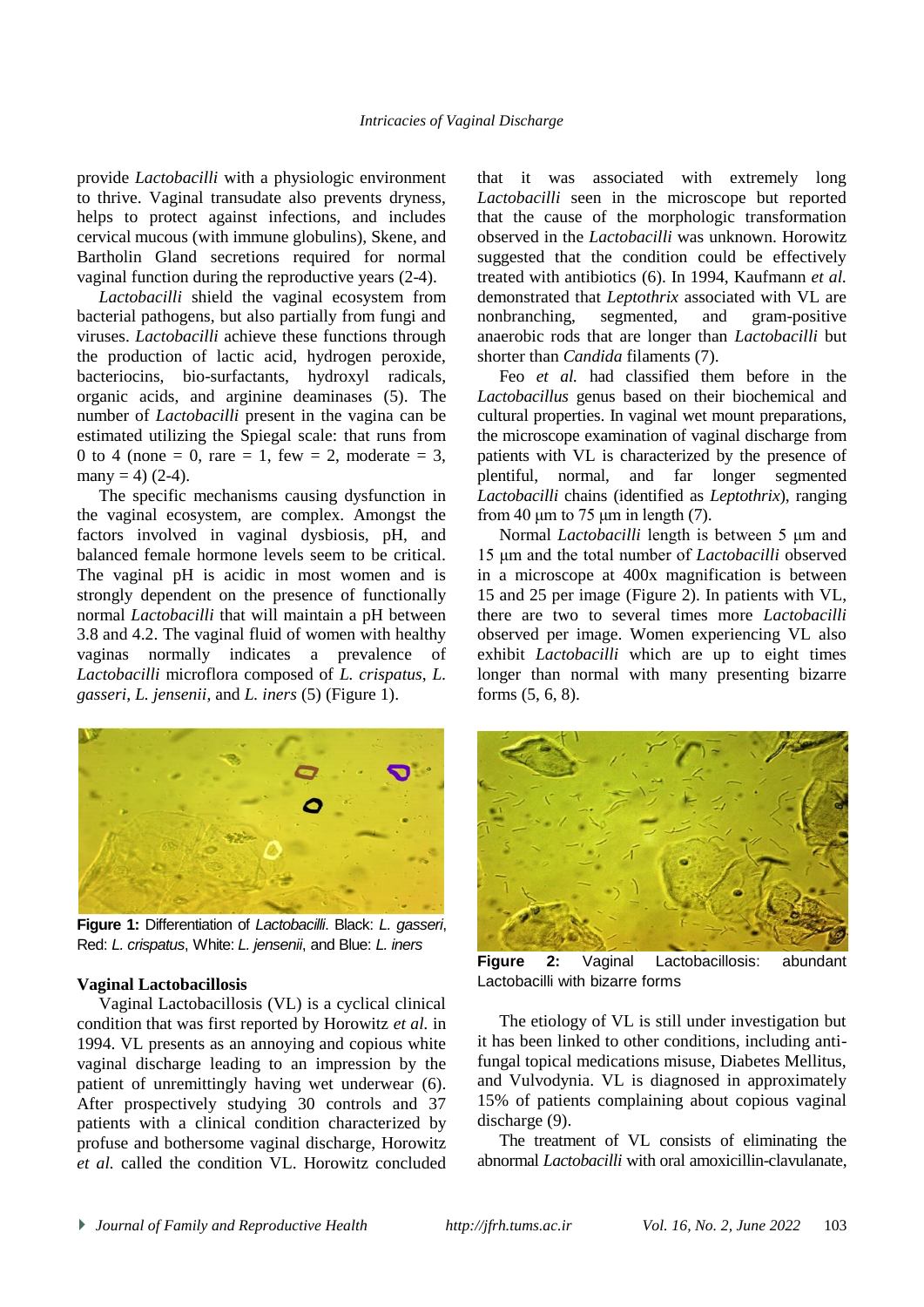using doxycycline as an alternative (6, 9). The replenishment of normal *Lactobacilli* then could be achieved by taking oral live *Lactobacilli* and acidifying the perineum with mild acidic solutions. *Lactobacilli* have shed some genes to acquired vaginotropism that assists them in vaginal colonization.

# **Cytolytic Vaginosis**

In 1991, Cibley *et al.* described patients presenting with a condition named "Cytolytic Vaginosis" who complained of a white cheesy vaginal discharge, pruritus, vulvar dysuria, dyspareunia, and a recurring increase in symptoms more noticeable in the luteal phase (10, 11).

Cibley's diagnostic criteria included the presence of discharge, as well as exclusion of *Trichomonas*, *Gardnerella*, and *Candida* on the wet mount (10). Cibley also observed an increased number of *Lactobacilli*, a scarcity of white blood cells, evidence of cytolysis, and a pH between 3.5 and 4.5 (Figure 3). Cibley suggested a treatment using sodium bicarbonate douches (10). Douching is no longer recommended and current suggested treatments include topical metronidazole and/or topical steroid creams (10).



**Figure 3:** Cytolytic Vaginitis: increased normal Lactobacilli with abundant cytolysis

### **Controversies**

We can now understand that Lactobacillosis and Cytologic Vaginitis are often symptomatically confused by patients and inexperienced clinicians. Many women therefore incorrectly self-diagnose or are incorrectly diagnosed with fungal infection or colonization (12). As a result, many women try overthe-counter topical antifungal medications or are prescribed oral antifungals only to get partial or no relief. The microscopic wet mount examination with an 80% sensitivity provides the patient with a more targeted treatment until confirmation testing is complete (13).

Evidently, we are in front of two different conditions. Abundant cytolysis is characteristic of Cytolytic Vaginitis, while the clear presence of *Leptothrix* is the "sine qua non" of Lactobacillosis. Also, should we refer to Cytolytic Vaginitis as Desquamative Vaginitis or as Cytolytic Vaginosis, considering that these conditions may coexist (Figure 4)?



**Figure 4:** Lactobacillosis and Candida dubliniensis

Knowing how to properly recognize the images of these two symptomatically similar conditions, at the wet mount microscopy with normal saline, will certainly assist in successful differentiation during the patient's visit. This can provide the patient with an 80% diagnostic sensitivity and therefore an improved targeted treatment until confirmation testing is complete.

# **Conclusion**

The correct diagnosis of symptomatic patients with increased vaginal discharge is challenging. Differentiation may be established using patient history, physical examination, and proper laboratory testing. Correctly performed vaginal wet mount microscopy with normal saline can be achieved with an 80% diagnostic sensitivity in an office setting providing the patient with targeted treatment.

### **Conflict of Interests**

Authors have no conflict of interests.

# **Acknowledgments**

We are grateful to the Texas Tech University Health Sciences Center (TTUHSC) at the Permian Basin,